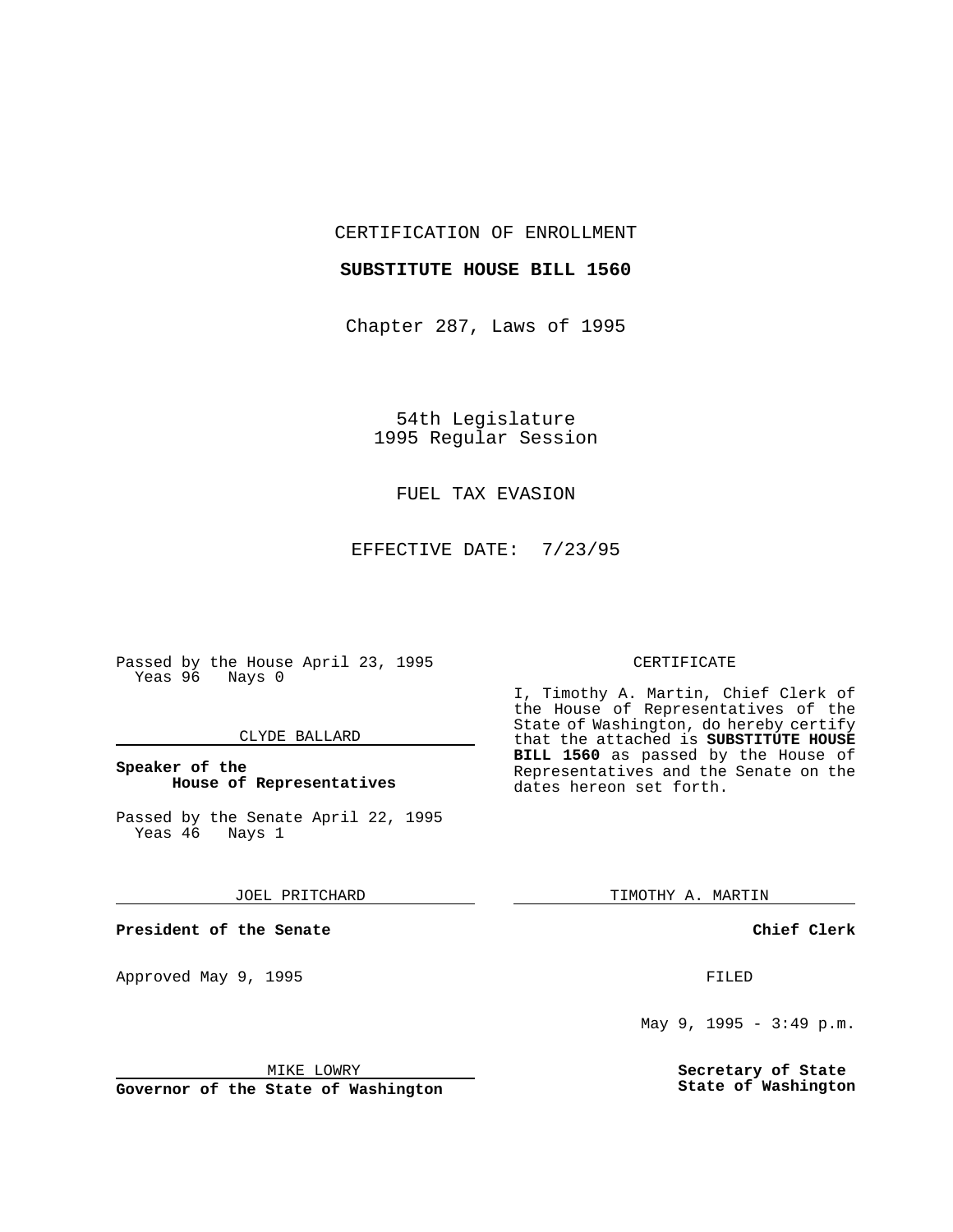## **SUBSTITUTE HOUSE BILL 1560** \_\_\_\_\_\_\_\_\_\_\_\_\_\_\_\_\_\_\_\_\_\_\_\_\_\_\_\_\_\_\_\_\_\_\_\_\_\_\_\_\_\_\_\_\_\_\_

\_\_\_\_\_\_\_\_\_\_\_\_\_\_\_\_\_\_\_\_\_\_\_\_\_\_\_\_\_\_\_\_\_\_\_\_\_\_\_\_\_\_\_\_\_\_\_

#### AS AMENDED BY THE SENATE

Passed Legislature - 1995 Regular Session

#### **State of Washington 54th Legislature 1995 Regular Session**

**By** House Committee on Transportation (originally sponsored by Representatives K. Schmidt and Blanton; by request of Attorney General)

Read first time 02/24/95.

 AN ACT Relating to evasion of fuel tax; amending RCW 82.36.010, 82.36.380, 82.38.020, 82.38.270, and 9A.04.080; and prescribing penalties.

BE IT ENACTED BY THE LEGISLATURE OF THE STATE OF WASHINGTON:

 **Sec. 1.** RCW 82.36.010 and 1993 c 54 s 1 are each amended to read as follows:

For the purposes of this chapter:

 (1) "Motor vehicle" means every vehicle that is in itself a self- propelled unit, equipped with solid rubber, hollow-cushion rubber, or pneumatic rubber tires and capable of being moved or operated upon a public highway, except motor vehicles used as motive power for or in conjunction with farm implements and machines or implements of husbandry;

 (2) "Motor vehicle fuel" means gasoline or any other inflammable gas or liquid, by whatsoever name such gasoline, gas, or liquid may be known or sold, the chief use of which is as fuel for the propulsion of 17 motor vehicles or motorboats;

 (3) "Distributor" means every person who refines, manufactures, produces, or compounds motor vehicle fuel and sells, distributes, or in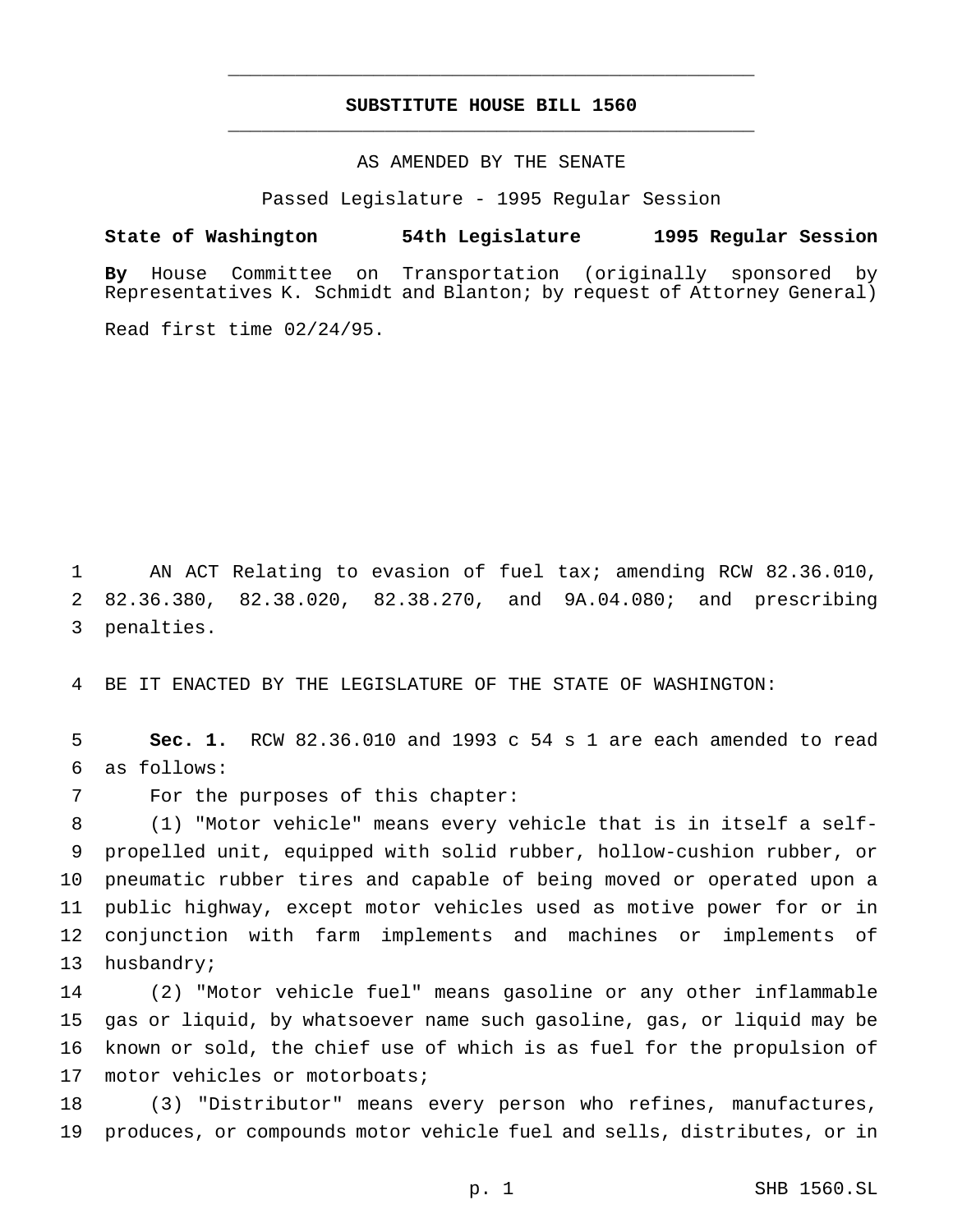any manner uses it in this state; also every person engaged in business as a bona fide wholesale merchant dealing in motor vehicle fuel who either acquires it within the state from any person refining it within or importing it into the state, on which the tax has not been paid, or imports it into this state and sells, distributes, or in any manner uses it in this state; also every person who acquires motor vehicle fuel, on which the tax has not been paid, and exports it by commercial motor vehicle as defined in RCW 82.37.020 to a location outside the state. For the purposes of liability for a county fuel tax, "distributor" has that meaning defined in the county ordinance imposing the tax;

 (4) "Service station" means a place operated for the purpose of delivering motor vehicle fuel into the fuel tanks of motor vehicles;

(5) "Department" means the department of licensing;

(6) "Director" means the director of licensing;

 (7) "Dealer" means any person engaged in the retail sale of liquid motor vehicle fuels;

 (8) "Person" means every natural person, firm, partnership, association, or private or public corporation;

 (9) "Highway" means every way or place open to the use of the public, as a matter of right, for purposes of vehicular travel;

 (10) "Broker" means every person, other than a distributor, engaged in business as a broker, jobber, or wholesale merchant dealing in motor vehicle fuel or other petroleum products used or usable in propelling motor vehicles, or in other petroleum products which may be used in blending, compounding, or manufacturing of motor vehicle fuel;

 (11) "Producer" means every person, other than a distributor, engaged in the business of producing motor vehicle fuel or other petroleum products used in, or which may be used in, the blending, compounding, or manufacturing of motor vehicle fuel;

 (12) "Distribution" means all withdrawals of motor vehicle fuel for delivery to others, to retail service stations, or to unlicensed bulk storage plants;

 (13) "Bulk storage plant" means, pursuant to the licensing provisions of RCW 82.36.070, any plant, under the control of the distributor, used for the storage of motor vehicle fuel to which no 37 retail outlets are directly connected by pipe lines;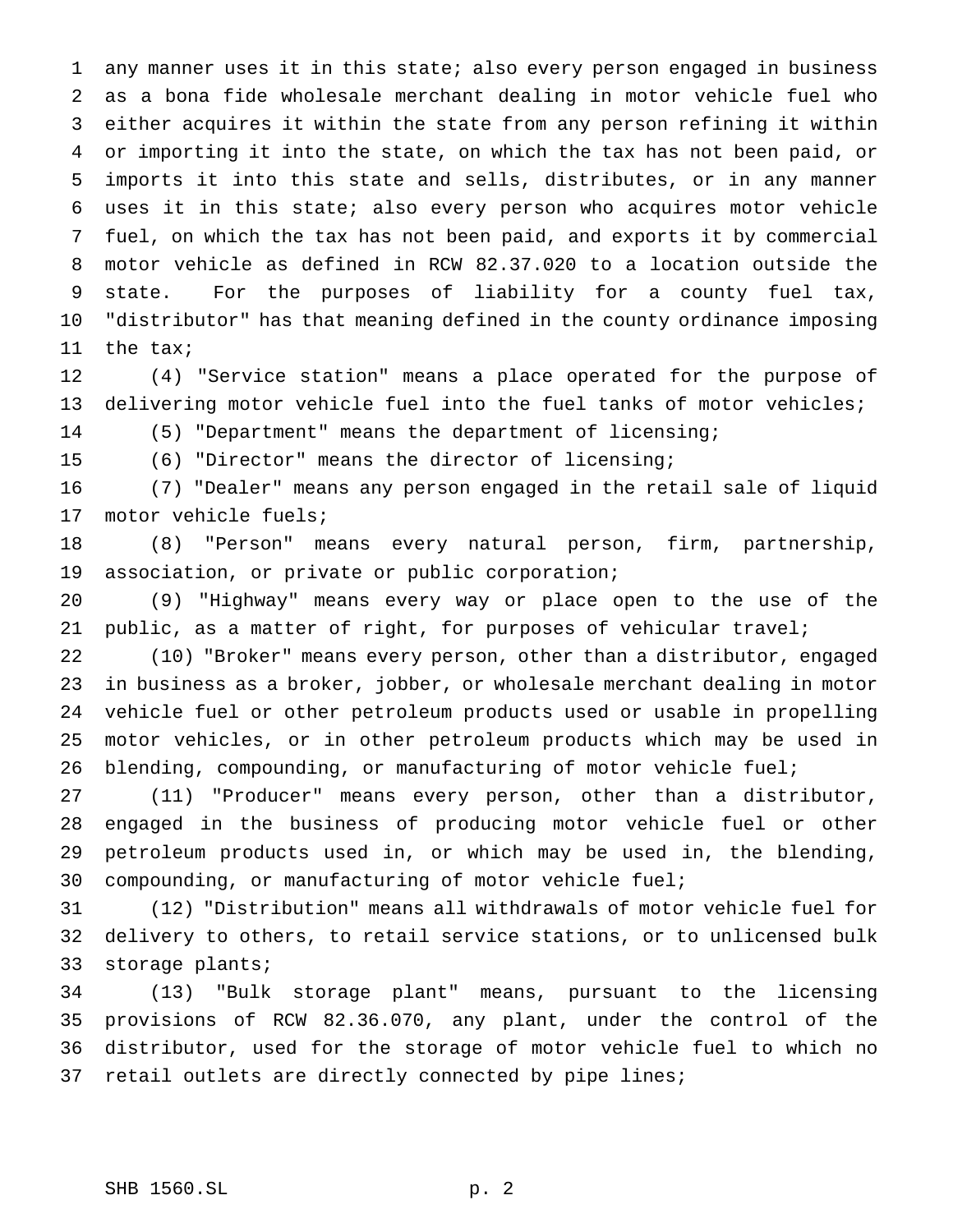(14) "Marine fuel dealer" means any person engaged in the retail sale of liquid motor vehicle fuel whose place of business and or sale outlet is located upon a navigable waterway;

 (15) "Alcohol" means alcohol that is produced from renewable resources;

 (16) "Electronic funds transfer" means any transfer of funds, other than a transaction originated by check, draft, or similar paper instrument, which is initiated through an electronic terminal, telephonic instrument, or computer or magnetic tape so as to order, instruct, or authorize a financial institution to debit or credit an 11 account;

 (17) "Evasion" or "evade" means to diminish or avoid the computation, assessment, or payment of authorized taxes or fees 14 through:

 (a) A knowing: False statement, misrepresentation of fact, or 16 other act of deception; or

 (b) An intentional: Omission, failure to file a return or report, or other act of deception.

 **Sec. 2.** RCW 82.36.380 and 1961 c 15 s 82.36.380 are each amended to read as follows:

 ((Any person failing to pay the tax as herein provided, or 22 violating any of the other provisions of this chapter, or making any 23 false statement, or concealing any material fact in any report, record, affidavit, or claim provided for herein, shall be guilty of a gross 25 misdemeanor, and upon conviction thereof shall be punished by a fine of not less than five hundred dollars nor more than five thousand dollars 27 or by imprisonment in the county jail not exceeding one year, or by 28 both such fine and imprisonment.))

# 29 (1) It is unlawful for a person or corporation to evade a tax or fee imposed under this chapter.

 (2) Evasion of taxes or fees under this chapter is a class C felony under chapter 9A.20 RCW. In addition to other penalties and remedies 33 provided by law, the court shall order a person or corporation found guilty of violating subsection (1) of this section to:

(a) Pay the tax or fee evaded plus interest, commencing at the date

36 the tax or fee was first due, at the rate of twelve percent per year,

37 compounded monthly; and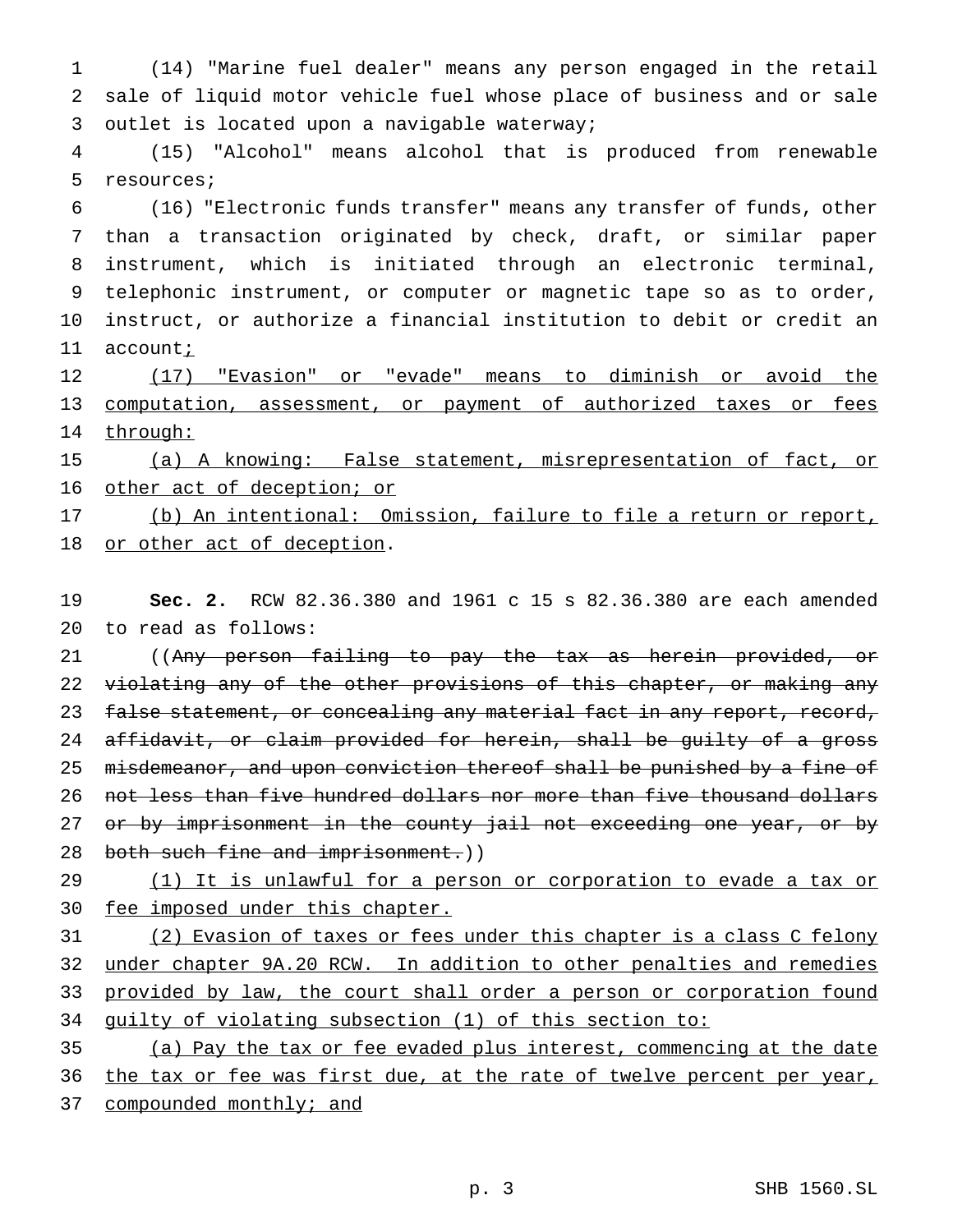## (b) Pay a penalty of one hundred percent of the tax evaded, to the 2 transportation fund of the state.

 **Sec. 3.** RCW 82.38.020 and 1994 c 262 s 22 are each amended to read as follows:

5 As ((hereinafter)) used in this chapter:

 (1) "Person" means every natural person, fiduciary, association, or corporation. The term "person" as applied to an association means and includes the partners or members thereof, and as applied to corporations, the officers thereof.

(2) "Department" means the department of licensing.

 (3) "Highway" means every way or place open to the use of the public, as a matter of right, for the purpose of vehicular travel.

 (4) "Motor vehicle" means every self-propelled vehicle designed for operation upon land utilizing special fuel as the means of propulsion. (5) "Special fuel" means and includes all combustible gases and liquids suitable for the generation of power for propulsion of motor vehicles, except that it does not include motor vehicle fuel as defined in chapter 82.36 RCW.

 (6) "Bulk storage" means the placing of special fuel by a special fuel dealer into a receptacle other than the fuel supply tank of a motor vehicle.

 (7) "Special fuel dealer" means any person engaged in the business of delivering special fuel into the fuel supply tank or tanks of a motor vehicle not then owned or controlled by him, or into bulk storage facilities for subsequent use in a motor vehicle. For this purpose the term "fuel supply tank or tanks" does not include cargo tanks even though fuel is withdrawn directly therefrom for propulsion of the vehicle.

 (8) "Special fuel user" means any person purchasing special fuel into bulk storage without payment of the special fuel tax for subsequent use in a motor vehicle, or any person engaged in interstate commercial operation of motor vehicles any part of which is within this state.

 (9) "Service station" means any location at which fueling of motor vehicles is offered to the general public.

 (10) "Unbonded service station" means any service station at which an unbonded special fuel dealer regularly makes sales of special fuel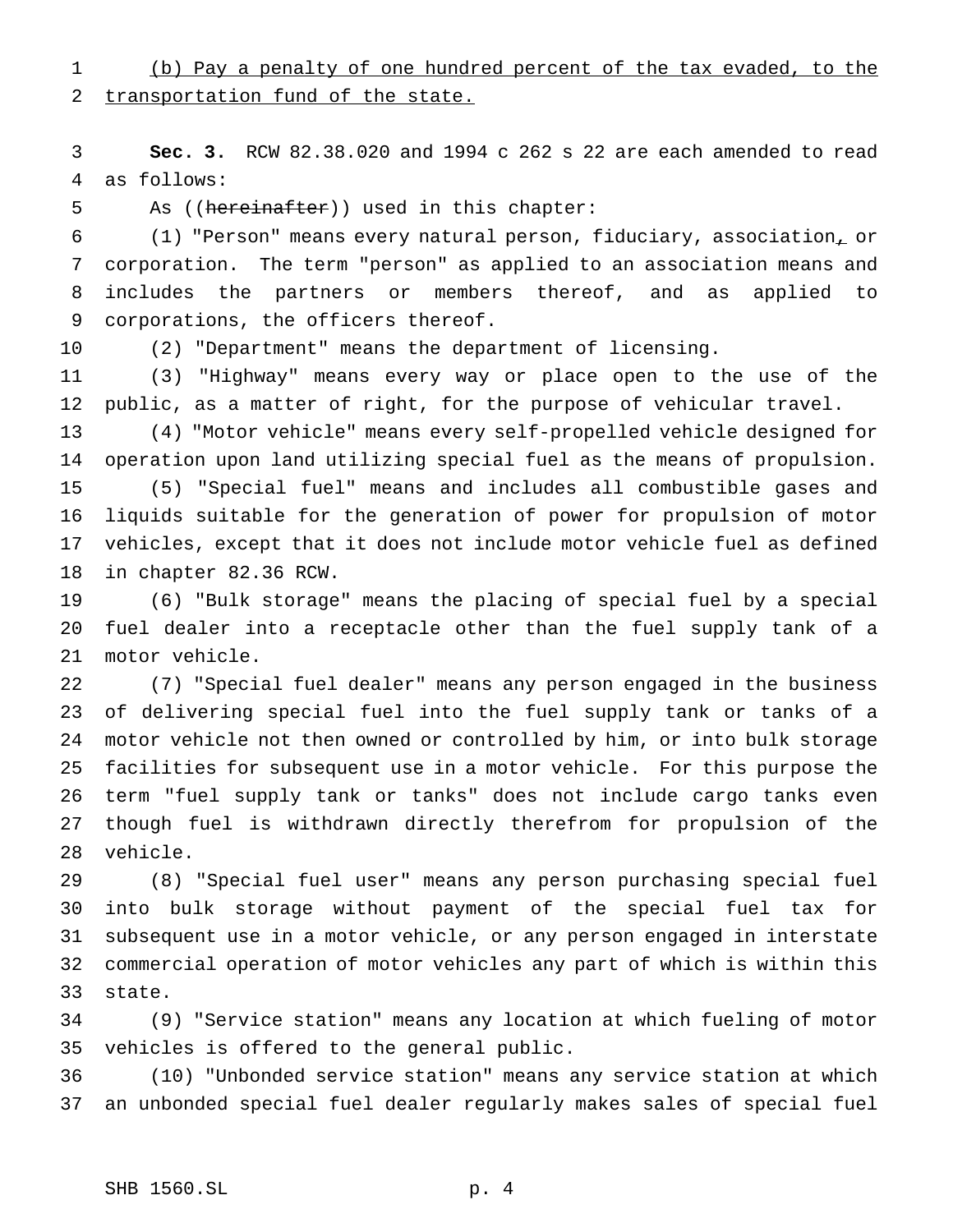by means of delivery thereof into the fuel supply tanks of motor vehicles.

 (11) "Bond" means: (a) A bond duly executed by such special fuel dealer or special fuel user as principal with a corporate surety qualified under the provisions of chapter 48.28 RCW which bond shall be payable to the state of Washington conditioned upon faithful performance of all requirements of this chapter, including the payment of all taxes, penalties, and other obligations of such dealer, arising out of this chapter; or (b) a deposit with the state treasurer by the special fuel dealer or special fuel user, under such terms and conditions as the department may prescribe, a like amount of lawful money of the United States or bonds or other obligations of the United States, the state of Washington, or any county of said state, of an actual market value not less than the amount so fixed by the department; or (c) such other instruments as the department may determine and prescribe by rule to protect the interests of the state and to insure compliance of the requirements of this chapter.

 (12) "Lessor" means any person (a) whose principal business is the bona fide leasing or renting of motor vehicles without drivers for compensation to the general public, and (b) who maintains established places of business and whose lease or rental contracts require such motor vehicles to be returned to the established places of business.

 (13) "Natural gas" means naturally occurring mixtures of hydrocarbon gases and vapors consisting principally of methane, whether in gaseous or liquid form.

 (14) "Standard pressure and temperature" means fourteen and seventy-three hundredths pounds of pressure per square inch at sixty degrees Fahrenheit.

 (15) "Evasion" or "evade" means to diminish or avoid the computation, assessment, or payment of authorized taxes or fees 31 through:

 (a) A knowing: False statement, misrepresentation of fact, or 33 other act of deception; or

 (b) An intentional: Omission, failure to file a return or report, or other act of deception.

 **Sec. 4.** RCW 82.38.270 and 1979 c 40 s 19 are each amended to read as follows:

38 ((It shall be unlawful for any person to: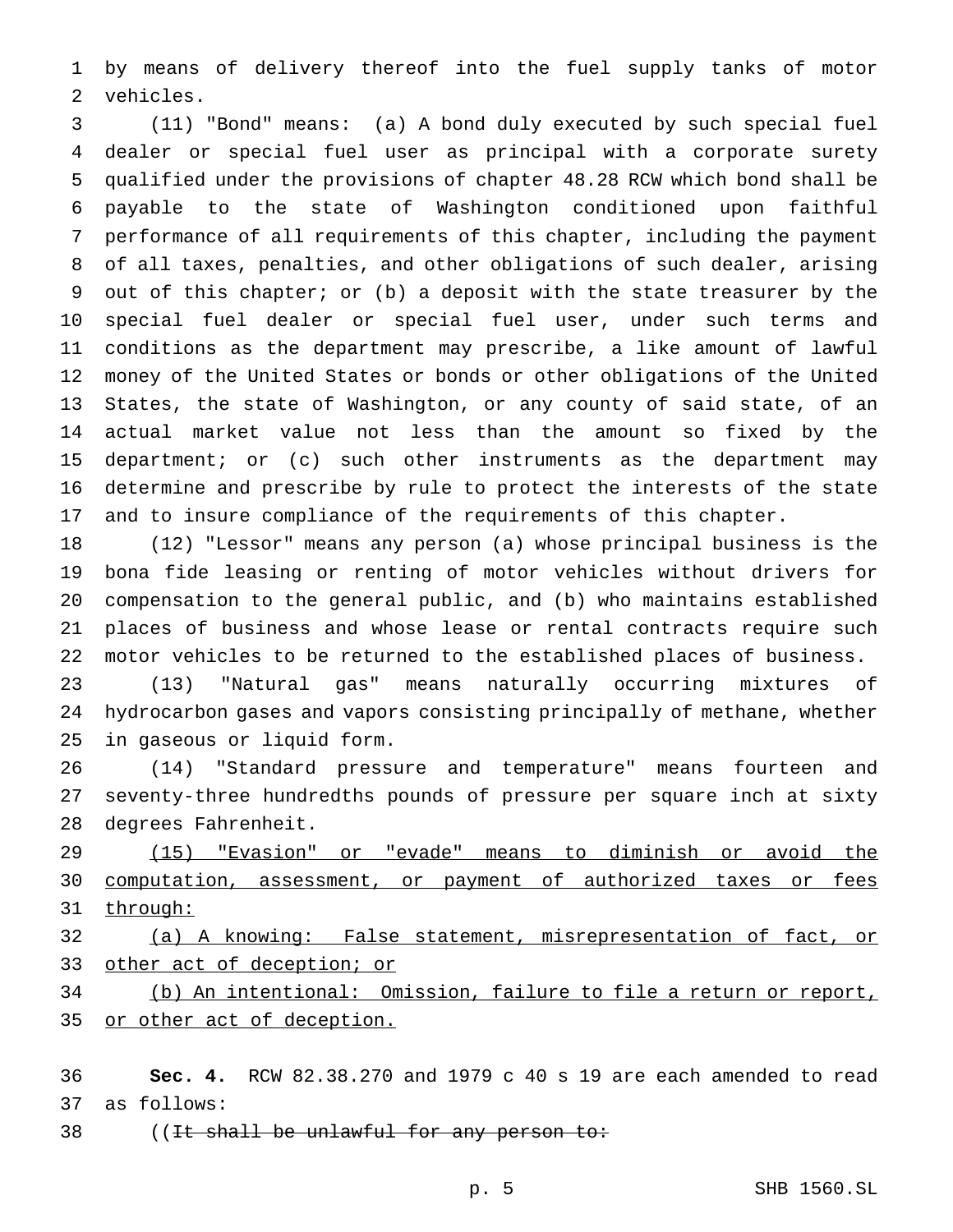1 (1) Refuse, or knowingly and intentionally fail to make and file 2 any statement required by this chapter in the manner or within the time 3 required;

 (2) Knowingly and with intent to evade or to aid in the evasion of the tax imposed herein to make any false statement or conceal any material fact in any record, return, or affidavit provided for in this 7 chapter;

8 (3) Conduct any activities requiring a license under this chapter 9 without a license or after a license has been suspended, surrendered, 10 canceled, or revoked;

11 (4) Fail to keep and maintain the books and records required by 12 this chapter;

13 (5) Divert special fuel purchased for a nontaxable use to a use 14 subject to the taxes imposed by this chapter without payment of the 15 taxes as required by this chapter.

16 Except as otherwise provided by law, any person violating any of 17 the provisions of this chapter shall be guilty of a gross misdemeanor 18 and shall, upon conviction thereof, be sentenced to pay a fine of not 19 less than five hundred dollars nor more than one thousand dollars and 20 costs of prosecution, or imprisonment for not more than one year, or  $21$  both.

22 The fine and imprisonment provided for in this section shall be in 23 addition to any other penalty imposed by any other provision of this 24 chapter.)) (1) It is unlawful for a person or corporation to evade a 25 tax or fee imposed under this chapter.

26 (2) Evasion of taxes or fees under this chapter is a class C felony 27 under chapter 9A.20 RCW. In addition to other penalties and remedies 28 provided by law, the court shall order a person or corporation found 29 guilty of violating subsection (1) of this section to:

30 (a) Pay the tax or fee evaded plus interest, commencing at the date 31 the tax or fee was first due, at the rate of twelve percent per year, 32 compounded monthly; and

33 (b) Pay a penalty of one hundred percent of the tax evaded, to the 34 transportation fund of the state.

35 **Sec. 5.** RCW 9A.04.080 and 1993 c 214 s 1 are each amended to read 36 as follows:

37 (1) Prosecutions for criminal offenses shall not be commenced after 38 the periods prescribed in this section.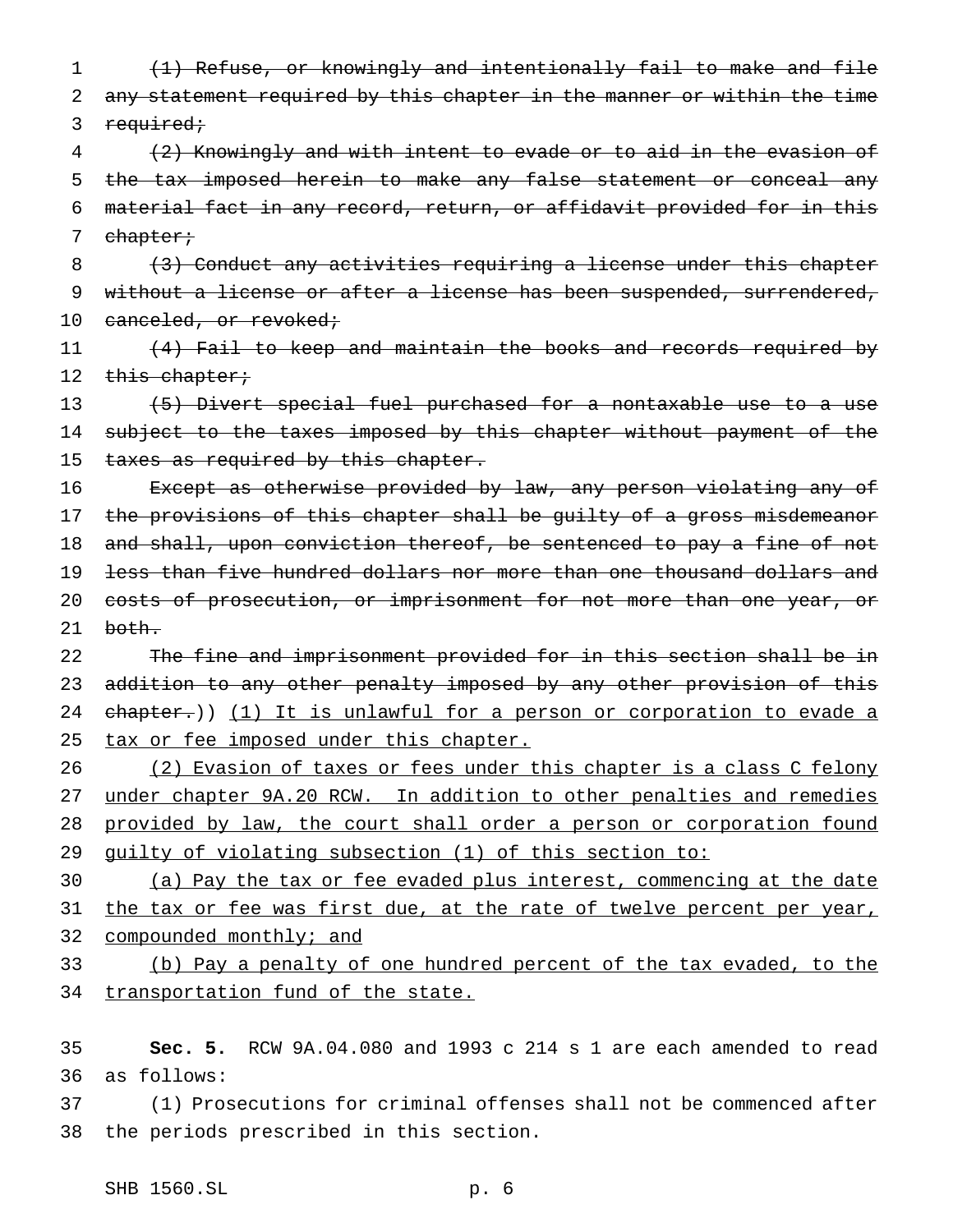(a) The following offenses may be prosecuted at any time after their commission:

(i) Murder;

(ii) Arson if a death results.

 (b) The following offenses shall not be prosecuted more than ten years after their commission:

 (i) Any felony committed by a public officer if the commission is in connection with the duties of his or her office or constitutes a breach of his or her public duty or a violation of the oath of office; (ii) Arson if no death results; or

 (iii) Violations of RCW 9A.44.040 or 9A.44.050 if the rape is reported to a law enforcement agency within one year of its commission; except that if the victim is under fourteen years of age when the rape is committed and the rape is reported to a law enforcement agency within one year of its commission, the violation may be prosecuted up to three years after the victim's eighteenth birthday or up to ten years after the rape's commission, whichever is later. If a violation of RCW 9A.44.040 or 9A.44.050 is not reported within one year, the rape may not be prosecuted: (A) More than three years after its commission if the violation was committed against a victim fourteen years of age 21 or older; or (B) more than three years after the victim's eighteenth birthday or more than seven years after the rape's commission, whichever is later, if the violation was committed against a victim under fourteen years of age.

 (c) Violations of the following statutes shall not be prosecuted more than three years after the victim's eighteenth birthday or more than seven years after their commission, whichever is later: RCW 9A.44.073, 9A.44.076, 9A.44.083, 9A.44.086, 9A.44.070, 9A.44.080, 9A.44.100(1)(b), or 9A.64.020.

 (d) The following offenses shall not be prosecuted more than six years after their commission: Violations of RCW 9A.82.060 or 9A.82.080.

 (e) The following offenses shall not be prosecuted more than five 34 years after their commission: Any class C felony under chapter 74.09, 82.36, or 82.38 RCW.

 (f) Bigamy shall not be prosecuted more than three years after the time specified in RCW 9A.64.010.

 (g) No other felony may be prosecuted more than three years after its commission.